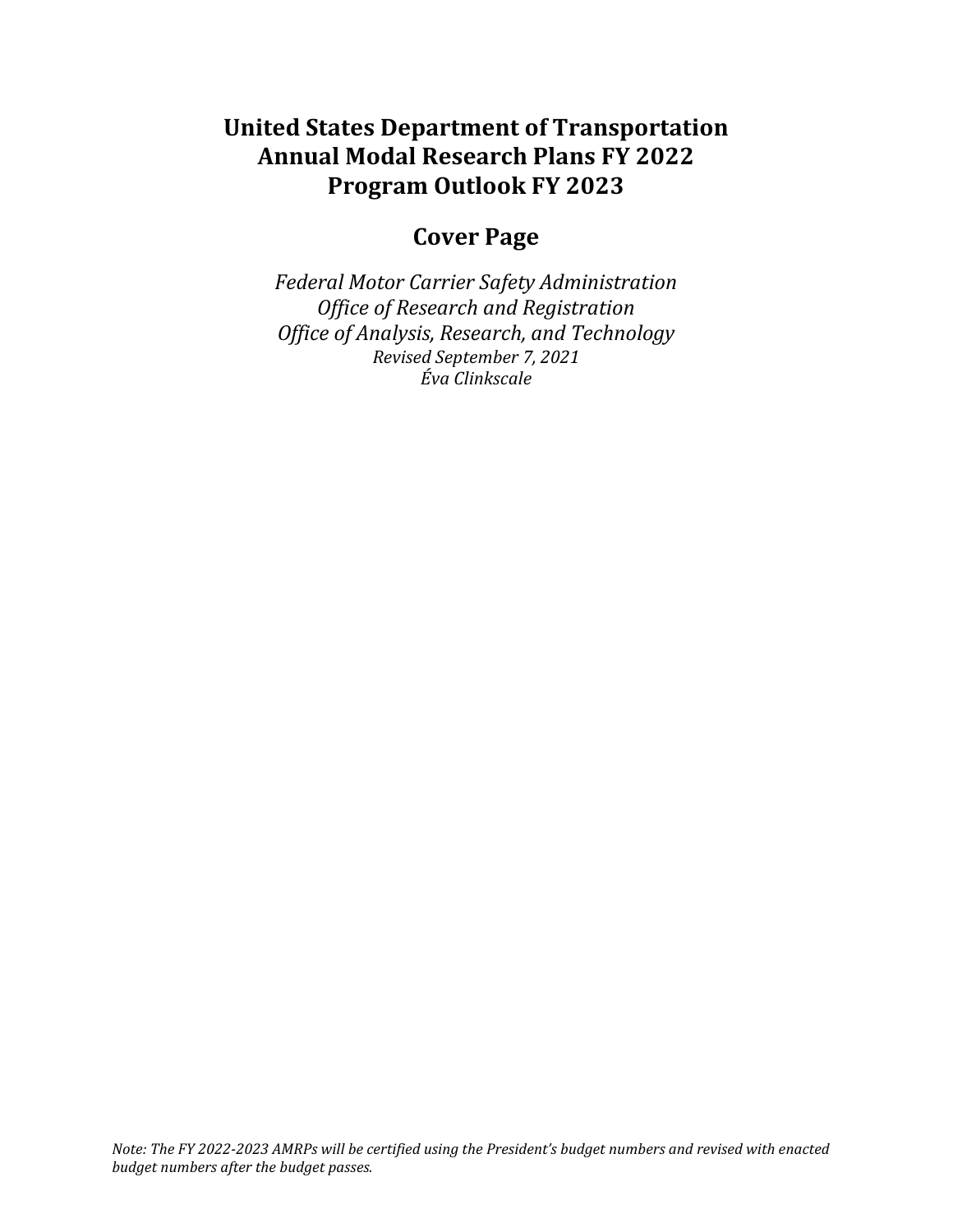# **Executive Summary**

# **Overview**

The Federal Motor Carrier Safety Administration (FMCSA) carries out a multiyear Motor Carrier Research & Technology (R&T) Program as mandated in 49 U.S.C. § 31108. The R&T Program includes in-house, contract, congressionally mandated, and joint-funded initiatives with other U.S. Department of Transportation (USDOT) organizations, the private sector, and academia. FMCSA is authorized to carry out research, development, and technology transfer activities with respect to:

- The causes of crashes, injuries, and fatalities involving commercial motor vehicles (CMVs)
- Means of reducing the number and severity of crashes, injuries, and fatalities involving CMVs
- Improving CMV safety and efficiency through technological innovation and improvement
- Improving technology used by enforcement officers when conducting roadside inspections and investigations to increase efficiency and information transfers
- Increasing the safety and security of hazardous materials transportation

FMCSA's mission is to reduce crashes, injuries, and fatalities involving large trucks and buses. The R&T Program provides an empirical basis for answering research questions in support of the agency's safety mission. By using research to better understand factors associated with crashes, FMCSA can streamline and prioritize its enforcement efforts, focusing on vital Federal safety oversight functions.

FMCSA's FY 2022 R&T activities have four key focus areas:

- **Futureproofing**, including data utilization and leveraging of new technologies and designs
- **Enforcement** against unsafe operators through strategic deployment of resources on the ground
- **SafeRates**, the nexus of workplace conditions and safety
- **Climate**, addressing climate change and environmental concerns

Activities may address multiple areas simultaneously. For example, research and technology transfer activities surrounding automation are most obviously *futureproofing* because they focus on new technologies and designs, but they also support the *climate* area through addressing ecologically costly supply chains, operations, maintenance, and crashes, and by opening possibilities for improved fuel efficiency.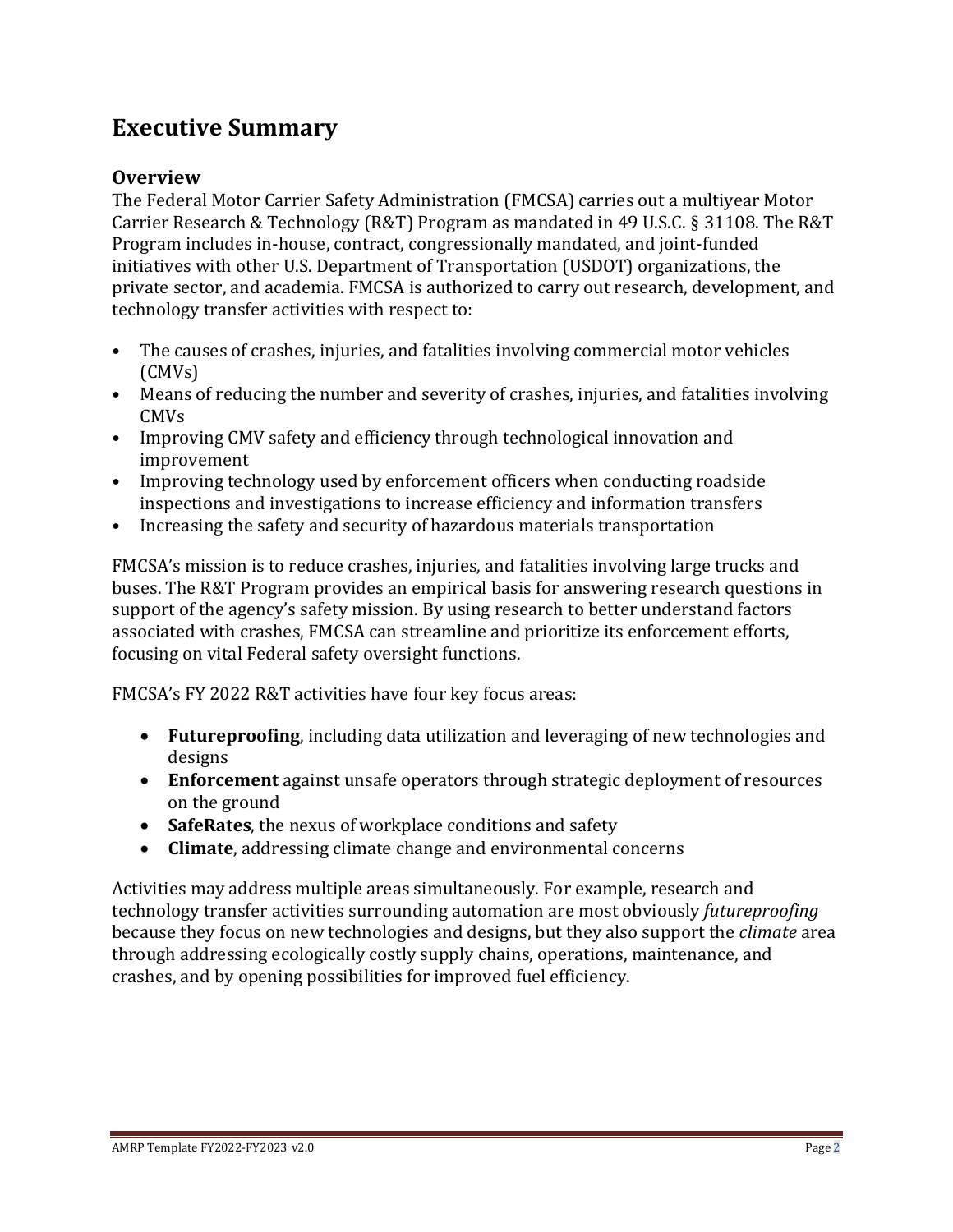#### **Anticipated Outcomes**

FMCSA's R&T Program develops the knowledge, practices, and technologies needed to improve the safety of commercial drivers, vehicles, and carriers and to solve problems that arise in prioritizing agency resources. Crashes involving CMVs carry significant human costs in the form of injuries and fatalities. These human costs are also significant economically;

#### <span id="page-2-0"></span>**Table 1. Estimated Costs of Large Truck and Bus Crashes, 2015-2018 (2015 Dollars)**

|         |                |              | Property-     | <b>All Large</b>   |
|---------|----------------|--------------|---------------|--------------------|
|         | Fatal          | Injury       | Damage-Only   | Truck and          |
| Year    | <b>Crashes</b> | Crashes      | (PDO) Crashes | <b>Bus Crashes</b> |
| 2015    | \$44 billion   | \$46 billion | \$28 billion  | \$119 billion      |
| $2016*$ | \$51 billion   | \$53 billion | \$29 billion  | \$132 billion      |
| 2017*   | \$53 billion   | \$55 billion | \$29 billion  | \$137 billion      |
| $2018*$ | \$53 billion   | \$57 billion | \$33 billion  | \$143 billion      |

**\*Beginning with data for 2016, NHTSA replaced the General Estimates System with the Crash Report Sampling System. Comparisons of 2016 injury and PDO crash costs with pre-2016 estimates should thus be performed with caution. Source: 2020 Pocket Guide to Large Truck and Bus Statistics, Table 4- 22.**

specifically, in 2018, the estimated cost of all large truck and bus crashes was \$143 billion (see [Table 1\)](#page-2-0), and there were 5,184 fatalities associated with large truck and bus crashes (FMCSA, 2020 Pocket Guide to Large Truck and Bus Statistics). In general, research conducted by FMCSA contributes to 1) development of safety technologies for use by enforcement and commercial carriers, and to 2) recommended best practices to improve driver performance and the safe operation of CMVs, thus contributing to a reduction in crashes. Through the R&T Program's targeted research and other initiatives, FMCSA will:

- Better understand the causes and impacts of CMV crashes and inform efforts to develop safety countermeasures to reduce crashes and remove unsafe drivers and carriers from the Nation's roads
- Better understand the safety impacts associated with the adoption of automated CMVs
- See continued progress in the development and testing of CMV safety technologies
- Advance the Department's strategic goals through mission-specific research

Ultimately, FMCSA's R&T efforts will contribute to the agency's mission of reducing the number and severity of CMV-involved crashes on the Nation's highways, saving lives and reducing economic costs.

## **Non-Duplicative Activities**

The R&T Program conducts unique, nonredundant activities and cooperates with other agencies to ensure that its efforts interlock rather than overlap with related programs. To help prevent duplication of effort, FMCSA R&T staff participate in weekly multi-modal research coordination meetings to share their activities with colleagues from other operating administrations and learn about other modal partnership activities. For example, the R&T Program's work on automation in the CMV field is related but not identical to the National Highway Transportation Safety Administration's (NHTSA) work on automated passenger vehicles. Continuing cooperation between FMCSA and NHTSA will ensure a safe future that incorporates automation for both commercial and passenger vehicles.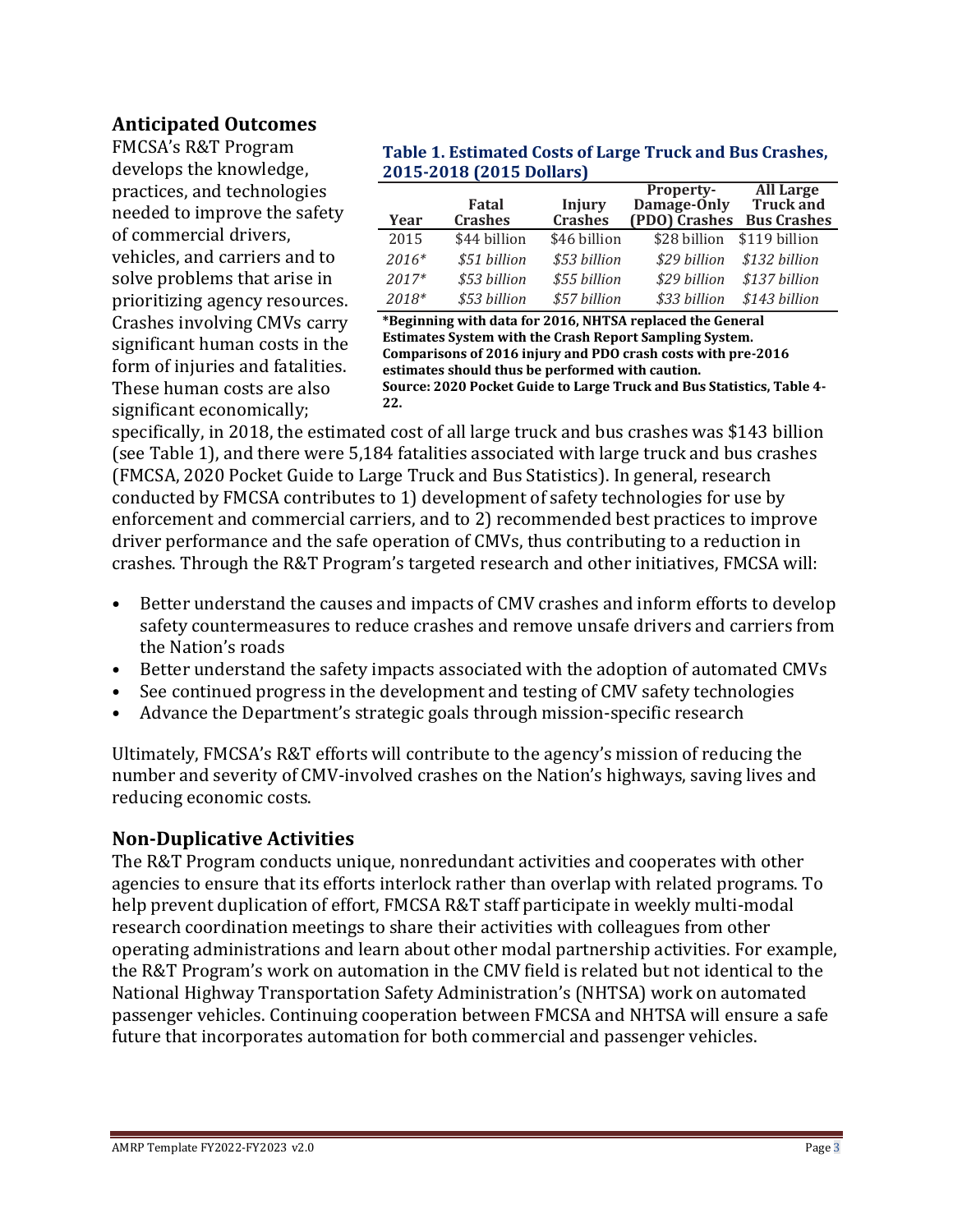# **Collaboration Efforts**

FMCSA participates in the Department's Topical Research Working Groups (TRWG) on Safety (Automation, Systemic Safety Approach, Human Factors), Innovation (Emerging/Enabling Technologies, Cybersecurity), and Accountability (Technology Transfer/Deployment, Evaluation/Performance Measurement, Data).

External partnerships help the FMCSA R&T Program remain connected to the community it serves, both by providing channels to share important findings with the community and by ensuring that R&T remains apprised of gaps, needs, and advances in the world of motor carriers. Key external collaborations include work with the Commercial Vehicle Safety Alliance (CVSA) on the Large Truck Crash Causal Factors Study and a long-running relationship with the Transportation Research Board.

The R&T Program also conducts an annual Analysis, Research, and Technology Forum, an event where Government and partner researchers share findings, upcoming priorities and projects, and invite feedback and suggestions from the motor carrier community and general public.

Through the jointly funded National Surface Transportation Safety Center of Excellence (NSTSCE), the R&T Program also engages with General Motors, the Virginia Tech Transportation Institute, and other partners invested in CMV safety.

# **Technology Transfer (T2)**

FMCSA's technology transfer (T2) activities involve providing published research, best practices guidance, or grants to State or motor carrier stakeholders. These activities are intended to increase or ease adoption of safety technologies. T2 beneficiaries include State and local governments, law enforcement, Federal and State commercial vehicle inspectors, motor carriers, and CMV drivers. These activities rely on coordination with partner organizations. For example, the FMCSA R&T staff have evaluated tire anomaly classification systems that identify unsafe tires as trucks roll over sensors embedded on entry ramps to roadside weight and inspection stations. The FMCSA staff provided their findings to State motor carrier enforcement agency partners and made this technology eligible under the Innovated Technology Deployment (ITD) Grant Program. In an example of research driving technology transfer, FMCSA staff published cybersecurity best practices for fleets to consult when purchasing aftermarket fleet management systems and other onboard devices.

## **Coordination of Technology Transfer (T2) Activities**

The R&T Program follows several protocols to coordinate T2 activities and avoid duplicate efforts. First, the R&T project portfolio is developed each year in consultation with the FMCSA Research Executive Board (REB) (a committee of representatives from across the FMCSA staff that have research and technology interests). Second, the R&T Program also participates in the USDOT Research, Development, and Technology (RD&T) Planning Team, which includes representatives from all the USDOT operating administrations. Third, R&T Program leadership participates in Intelligent Transportation Systems Joint Program Office (ITS/JPO) working groups and meetings to coordinate and conduct joint research projects with other agencies, such as FHWA and NHTSA. Finally, through the ITD Program, which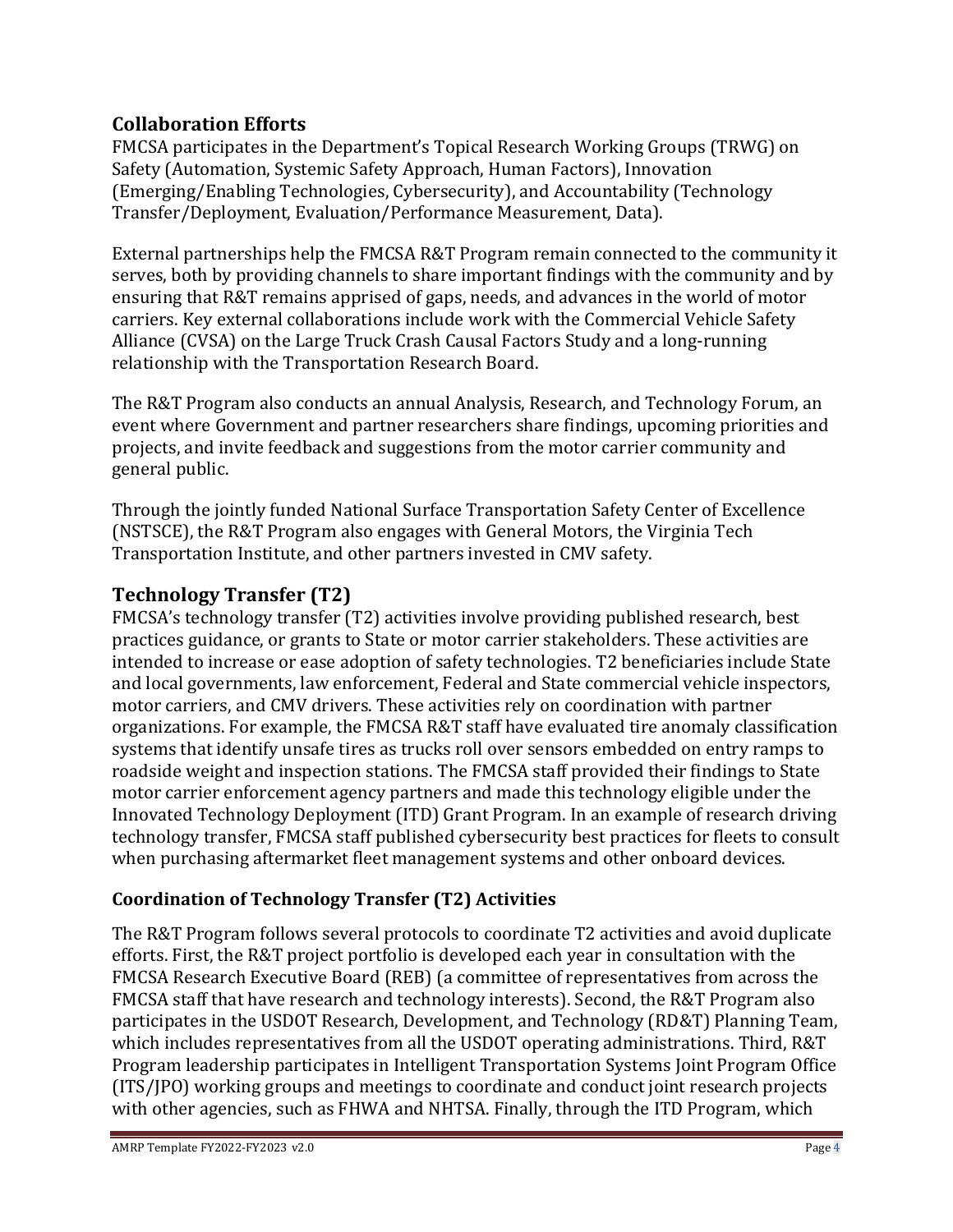funds State agency deployment of advanced technologies, the R&T Program collaborates closely with State government and enforcement agencies on T2 activities, data exchange, etc. These methods ensure the cost-effectiveness of FMCSA T2 efforts and eliminate duplicative T2 activity.

## **Program-level T2 Activities**

FMCSA invests in the development, testing, and transfer of innovative technologies through the following programs and activities:

**R&T Program:** FMCSA's R&T Program develops the knowledge, practices, and technologies needed to solve problems and answer questions that arise in prioritizing enforcement resources and improving the safety of commercial drivers, vehicles, and carriers. Each year, the R&T Program sponsors and conducts numerous technologyfocused projects designed to:

- Improve the safety and efficiency of CMVs through technological innovation and improvement—e.g., researching and evaluating the adoption of advanced driver assistance systems (ADAS)
- Improve technology used by enforcement officers when conducting roadside inspections and compliance reviews—e.g., increasing deployment of virtual weigh stations
- Test, develop, or assist in testing and developing any material, invention, patented article, or process related to the R&T Program—e.g., automated warning systems to alert CMV drivers of upcoming work zones
- Facilitate training or education of CMV safety personnel—e.g., developing best practices for use of automation technologies

**Innovated Technology Deployment (ITD) Grant Program:** The ITD Grant Program provides funding for State agencies to deploy, support, and maintain CMV information systems and networks. This program is FMCSA's key mechanism for transferring proven enforcement technologies into operational systems for the States. Through the High Priority (HP) Grant, the ITD Program provides up to \$20 million in yearly funding for States to deploy, support, and maintain intelligent transportation systems and commercial vehicle information systems and networks. The ITD program manager regularly reports on ITD activities to support coordination with other agencies and to prevent redundant research.

**USDOT Small Business Innovation Research (SBIR) Program:** The SBIR program is a Congressionally mandated, competitive program that encourages domestic small businesses to engage in Federal research and development (R&D) with the potential for commercialization. Each year, Federal agencies with extramural R&D budgets that exceed \$100 million are required to allocate 3.2 percent of this budget to fund small businesses (15 U.S.C. §638). The SBIR Program encourages small businesses to develop high-tech, innovative transportation solutions that could be commercialized, leading to entrepreneurial growth and economic stimulation.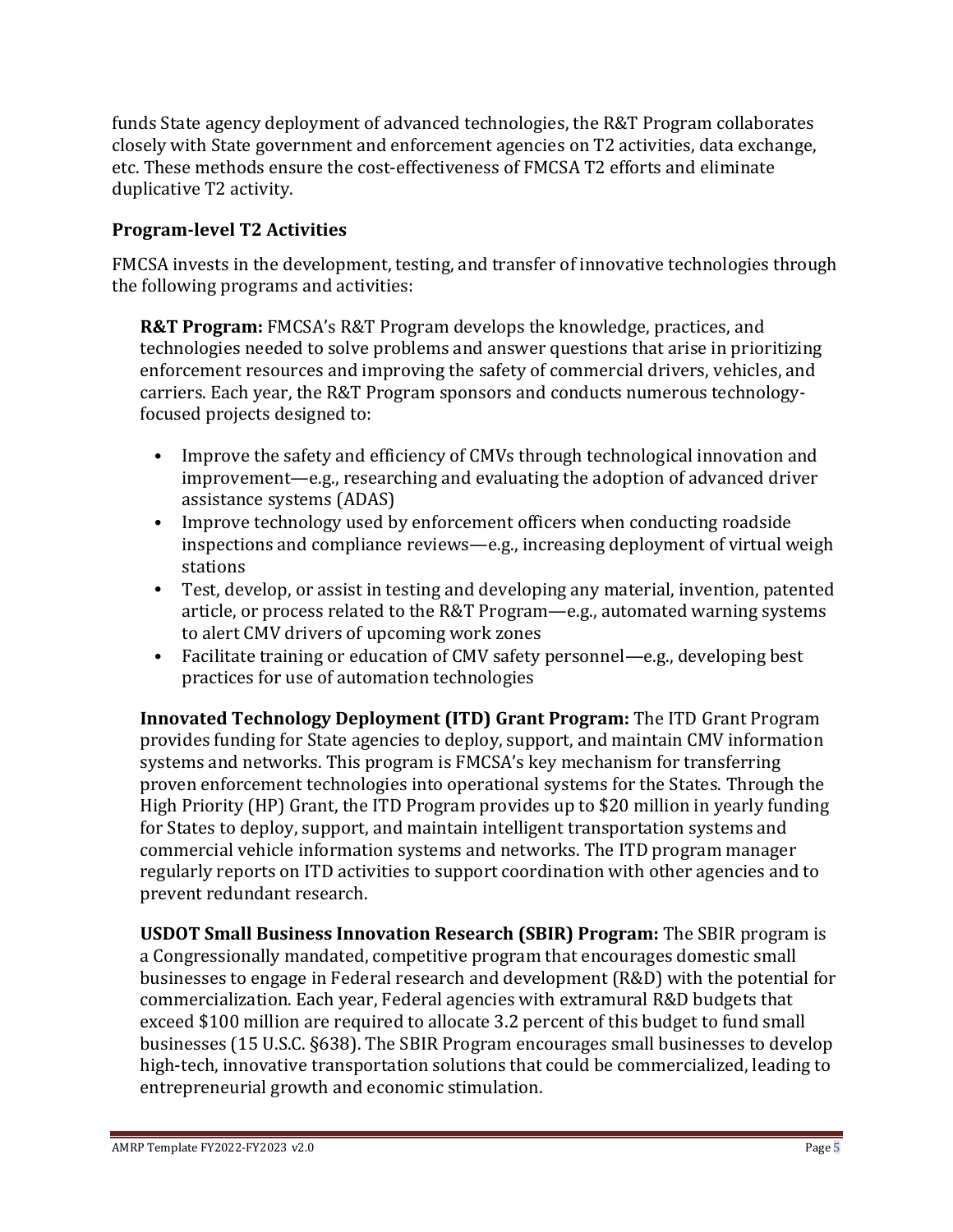FMCSA participates in the SBIR Program and administers its own SBIR projects through the John A. Volpe National Transportation Systems Center (Volpe Center). The project selection process is highly competitive, and once selected, projects progress by merit through a three-phase program. Each phase must be completed successfully before a project progresses to the next phase.

SBIR activities under the R&T Program include:

- Fostering further industry adoption of the Trucking Fatigue Meter, a technology designed to reduce crashes caused by driver fatigue
- Supporting the Multi-Modal Driver Distraction and Fatigue Detection and Warning System, a project aimed at developing systems to provide innovative, practical, fast, and reliable detection of driver fatigue and distraction
- Researching the feasibility using blockchain technology to create a secure transaction platform with a distributed ledger, a method that would improve the security of information passing between FMCSA and its partners and stakeholders

# **Technology Transfer (T2) Audience and Dissemination of Program Results**

The R&T Program supports other FMCSA program offices; as such, the target audience is often an internal FMCSA program office (e.g., Enforcement or Policy). Specific to T2 activities, the intended audience is usually States' law enforcement and Inspector activities, as well as commercial fleets. For projects where the outcome is a final report, the agency will publish the final report via the FMCSA Web site and/or the National Transportation Library (NTL). Depending on agency communications priorities, the report may be released in conjunction with a press release, USDOT's News Digest item, or social media post. Findings may also be shared in public forums (e.g., CVSA meetings, the R&T Forum, etc.). For projects where the outcome is a technology intended for motor carrier use (e.g., the Trucking Fatigue Meter), outreach efforts to specific motor carriers will be organized. When the project outcome is an enforcement technology, the R&T Program will communicate the availability of that technology (and available grant funding to implement said technology) via the Innovated Technology Deployment (ITD) Grant Program, through the annual ITD Grant Program Notice of Funding Availability. Table 2 shows the methods FMCSA uses to disseminate R&T Program results.

#### *Table 2. Methods Used by FMCSA's R&T Program to Disseminate Program Results, FY 2021*

#### **Dissemination Method**

Technical publications made available to public via the FMCSA website

Technical publication downloads–NTL

In-person or webinar presentations delivered to foster technology transfer

Workshops or demonstrations to foster technology transfer

Research agreements with technology transfer requirements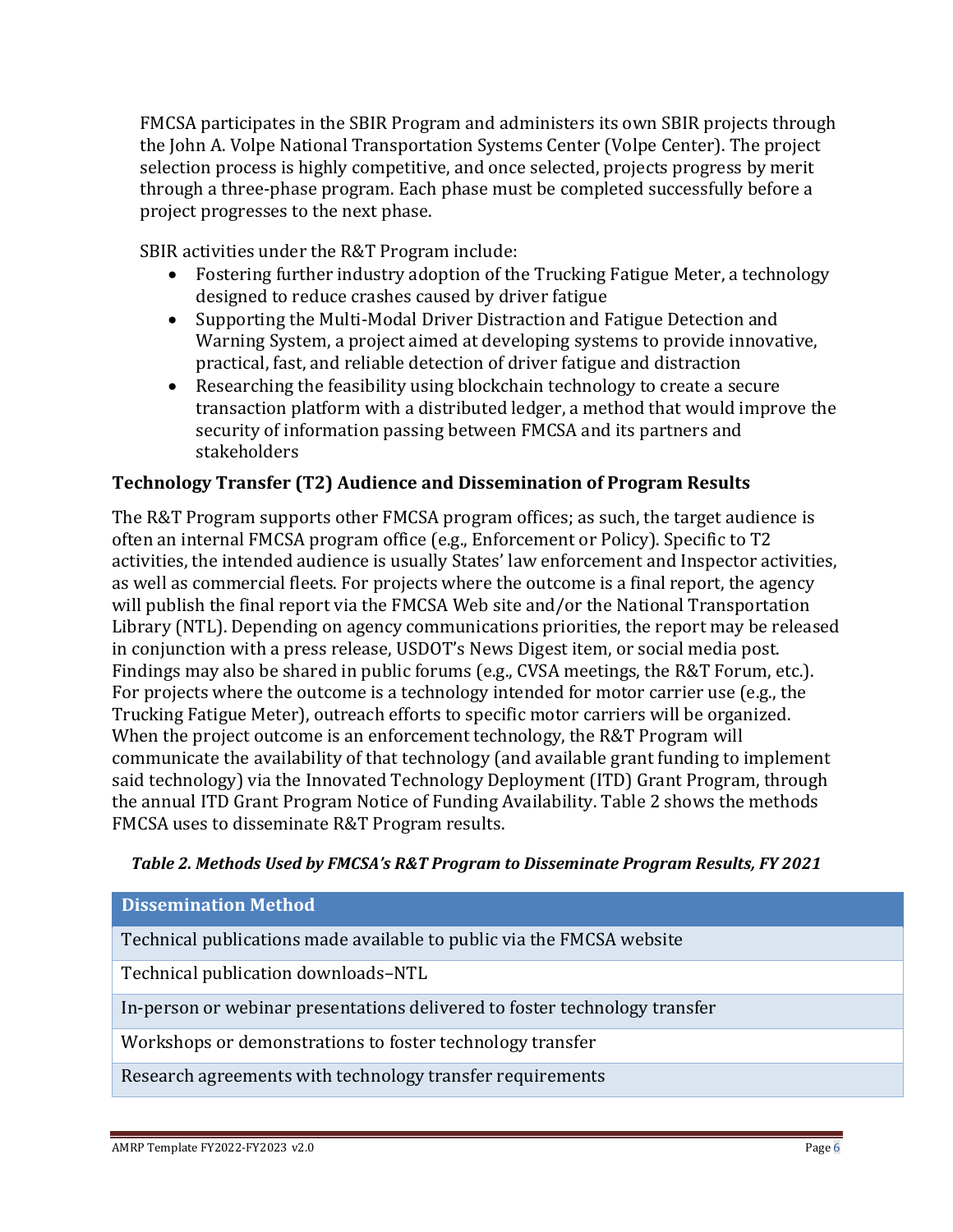**Dissemination Method**

#### TRB Annual Forum

## **Technology Transfer (T2) Performance Measurement**

FMCSA's R&T Program measures the performance of its T2 activities in several ways. First, the agency tracks State deployments of enforcement technologies through its Innovated Technology Deployment (ITD) Grant Program annual reports—published and available via the NTL—which describe the various enforcement technologies that State agencies are implementing with ITD Grant Program funds. Next, during the commercialization phase, FMCSA regularly receives deployment metrics from Small Business Innovation Research (SBIR) awardees. For automated vehicle (AV) related technology transfer activities, the R&T Program seeks regular updates from original equipment manufacturers regarding how many newly manufactured CMVs are equipped with automated CMV safety systems, such as automated emergency braking and, in the future, electronically controlled braking systems (ECBS). Finally, the R&T Program conducts research to assess the effectiveness of enforcement technologies, such as weigh station e-clearance/pre-screening systems.

## **T2 Representation in the USDOT Research Hub, NTL, and TRB Research in Progress Database**

The R&T Program's T2 activities are represented in the USDOT Research Hub and the NTL Digital Library. When applicable, FMCSA adds project summaries for newly awarded research and technology projects to the USDOT Research Hub and the TRB Research in Progress database. These higher-level project summaries link directly to the master project summaries on the FMCSA Web site, which are updated routinely with information on project funding, summary descriptions of research outputs and impacts, and other relevant project information. Additionally, FMCSA publishes all external-facing final reports via the NTL's Digital Repository and makes those links available on the FMCSA website, as appropriate.

## **Annual Performance Reporting of Technology Transfer (T2) Activities**

Pursuant to 15 U.S.C. § 3710(f), FMCSA reports its T2 activities each year in its modal submission for the overall USDOT Technology Transfer Report. The annual USDOT Technology Transfer Report summarizes Department-wide T2 activities for the past fiscal year and includes success stories from each of the operating administrations. The annual report is submitted to the U.S. Department of Commerce, pursuant to 15 U.S.C. §  $3710(g)(2)$ .

## **R&T Program Evaluation/Performance Measurement**

#### **Tracking and Evaluating Progress Towards Objectives and Goals**

FMCSA's R&T Program is a support program that focuses on (1) supporting the goals and priorities of the agency's other program offices, and (2) directives from other Federal organizations (e.g., Congress, the Government Accountability Office (GAO), etc.). The R&T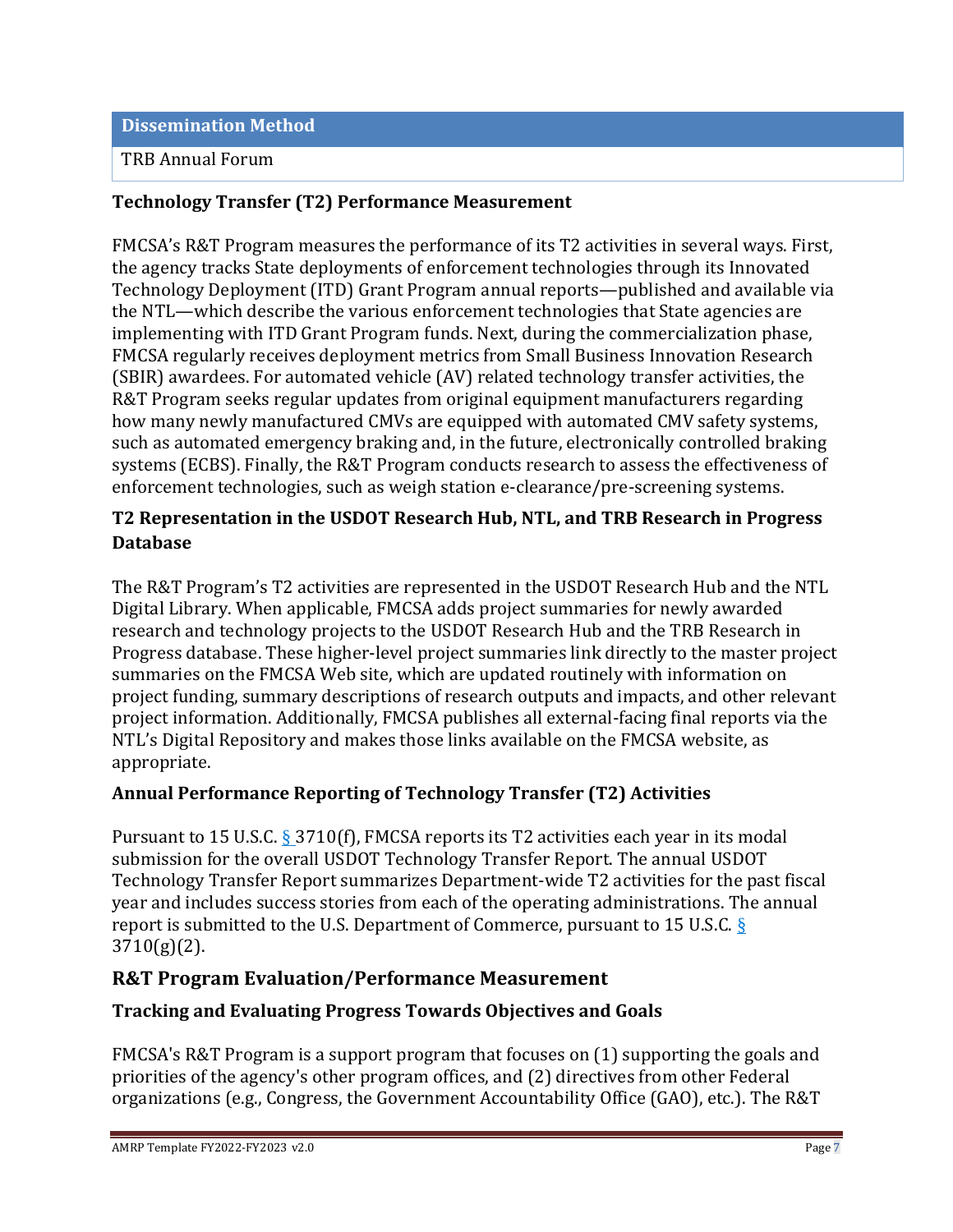Program has specific annual performance goals, which demonstrate the program's outputs and impact across multiple research areas in support of FMCSA's safety mission and the Department's Strategic Goals of Safety and Innovation. To ensure continuing integration with Departmental objectives, and to prevent duplicative research, the R&T Program participates in the biannual OST-R Research Reviews.

## **Program Performance Measures**

The R&T Program evaluates its own performance across the categories of mission support, ITD success, creation of publications, and customer feedback. These categories inform internal processes for measuring, sustaining, and improving performance.

## **Establishing Baselines, Analyzing Trends, and Evaluating Benefits**

The R&T Program establishes performance baselines, both at the program level and at the project level. Project statements of work establish baselines and expectations, and contracted research teams submit monthly reports detailing progress. R&T Program staff continually monitor contracted research projects to ensure baselines are met.

The R&T Program also has several mechanisms in place for analyzing emergent trends and evaluating the benefits created through USDOT-sponsored research. First, the R&T Program collaborates closely with other USDOT operating administrations, participating in multiple working groups and coordinating joint research efforts where justified; when developing annual research plans and participating in the USDOT Research, Development, and Technology (RD&T) Planning Team, the R&T Program works to harmonize its efforts with those of other USDOT operating administrations, ensuring cross-modal collaboration and efficient use of Federal resources.

Next, the agency's REB review process includes discussion of the justification for each research initiative; if REB members are aware of other research efforts being conducted by other Federal agencies or State or private organizations, the research idea is re-evaluated and/or removed from the budget request. The REB considers the potential benefits and risks of funding proposed research projects and makes recommendations accordingly.

The R&T Program also works closely with State governments and agencies and external stakeholders (e.g., industry associations and research institutes) to ensure the agency's research and technology portfolio addresses current needs in the transportation safety environment. By maintaining regular communication with the States, independent committees, and industry stakeholders, FMCSA stays apprised of non-agency-funded research efforts and uses that knowledge to inform its research plans.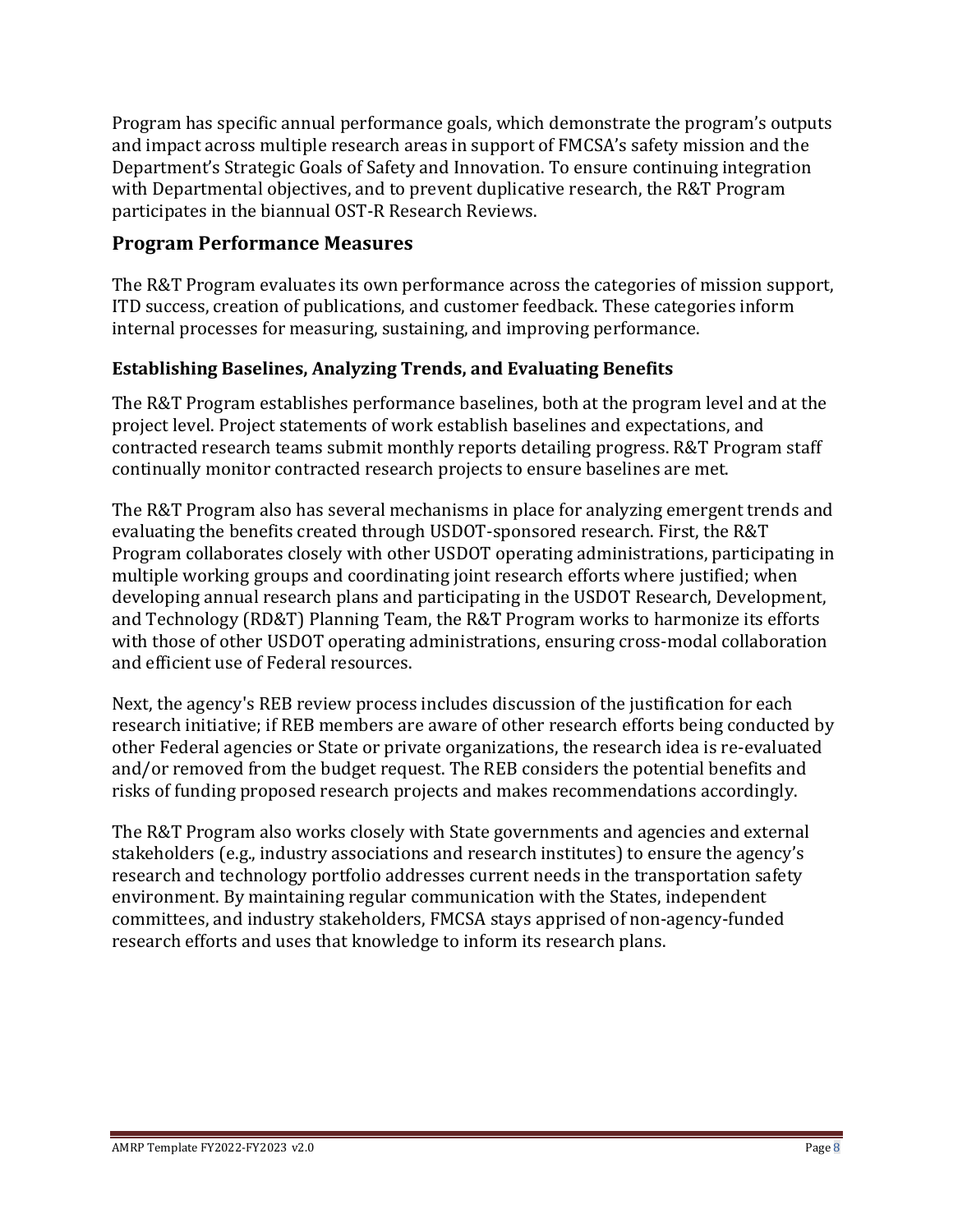# **Funding Tables**

| <b>RD&amp;T</b><br>Program<br><b>Name</b> | FY 2022<br>Pres.<br>Budget*<br>(5000) | <b>Applied</b><br>(5000) | $\cdot$<br><b>Technology</b><br><b>Transfer</b><br>(5000) | <b>Facilities</b><br>(5000) | <b>Experimental</b><br><b>Development</b><br>(5000) | <b>Major Equipment,</b><br><b>R&amp;D Equipment</b><br>(\$000) |
|-------------------------------------------|---------------------------------------|--------------------------|-----------------------------------------------------------|-----------------------------|-----------------------------------------------------|----------------------------------------------------------------|
| Research<br>and<br>Technology             | 12,083                                | 8,870                    | 3,160                                                     | $\overline{\phantom{a}}$    | -                                                   | 53                                                             |
| <b>Totals</b>                             | 12,0831                               | 8,870                    | 3,160                                                     | $\overline{\phantom{a}}$    |                                                     | 53                                                             |

# **Table 1 - FY 2022 RD&T Program Funding Details**

# **Table 2 - FY 2022 RD&T Program Budget Request by DOT Strategic Goals**

| <b>RD&amp;T</b><br>Program<br><b>Name</b> | <b>FY 2022</b><br>Pres.<br>Budget*<br>(5000) | <b>Safety</b><br>(5000) | Economic<br><b>Strength and</b><br><b>Modernization</b><br>(5000) | <b>Equity</b><br>(5000) | Climate and<br>Sustainability<br>(5000) | <b>Transformation</b><br>(5000) | Organizational<br><b>Excellence</b><br>(5000) |
|-------------------------------------------|----------------------------------------------|-------------------------|-------------------------------------------------------------------|-------------------------|-----------------------------------------|---------------------------------|-----------------------------------------------|
| Research<br>and<br>Technolo<br>gy         | 12,083                                       | 12,083                  | 4,884                                                             | 214                     | 0                                       | 268                             | 5,829                                         |
| <b>Totals</b>                             | 12,083                                       | 12,083                  | 4,884                                                             | 214                     | 0                                       | 268                             | 5,829                                         |

<sup>1</sup> Includes administrative costs per template instruction.

AMRP Template FY2022-FY2023 v2.0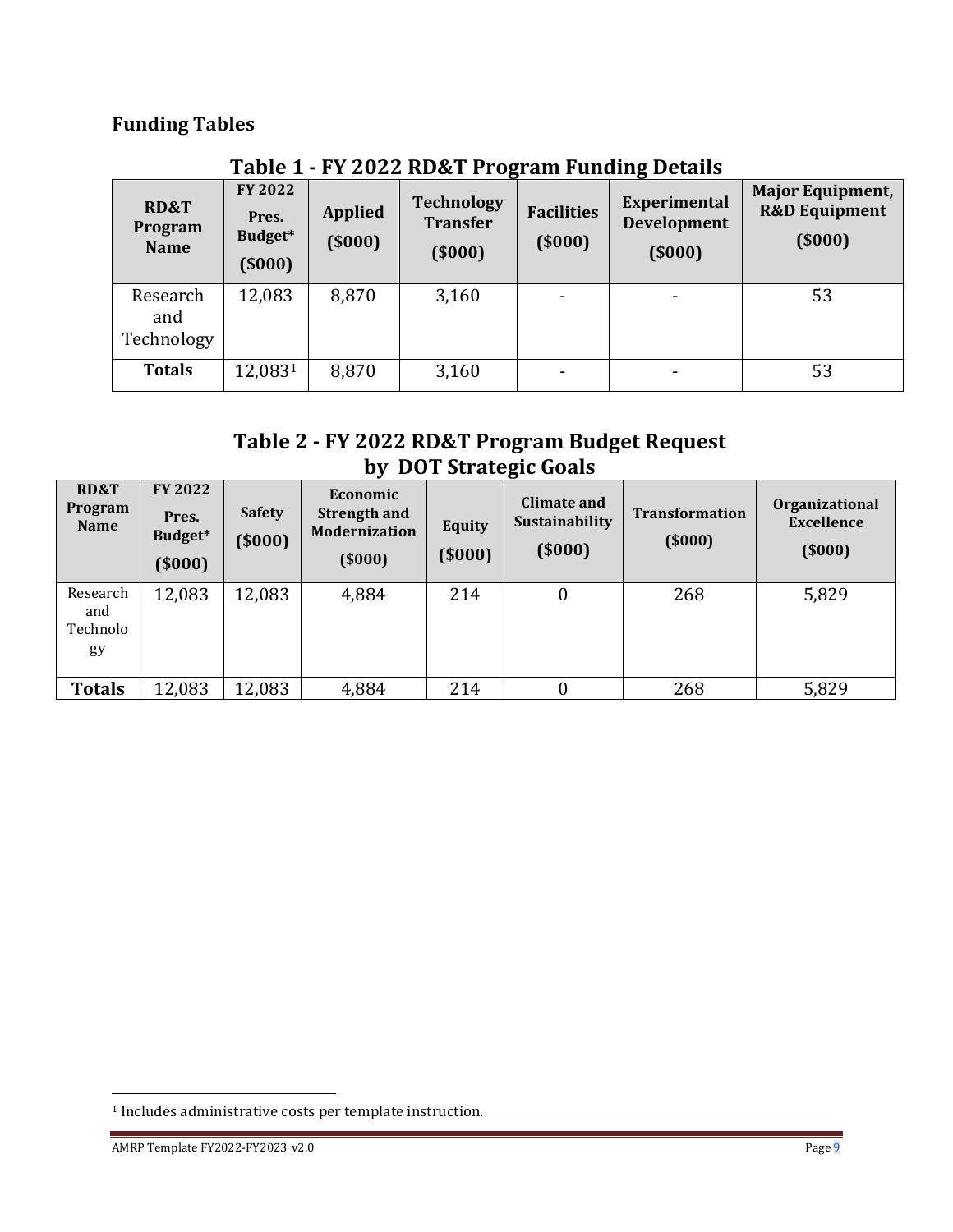# **Chapter 1 – FY 2022 RD&T Programs**

# **Research & Technology (\$12,083,000)**

#### **Program Description:**

FMCSA's Research and Technology Program provides scientific safety research on driver behavior, vehicle and carrier operations, and technology applications. These contributions have proven critical in supporting agency safety rulemakings, identifying enforcement priorities, and facilitating technology transfer to the marketplace. Program activities range from developing enhanced enforcement technologies, promoting safe rest habits for drivers, evaluating the safety implications of automated and semi-automated vehicles, and improving database depth and utilization. These projects provide foundations for the agency's rulemaking and enforcement priorities.

#### **Program Objectives:**

- **Produce Safer Drivers:** Develop driver-based safety countermeasures to reduce crashes
- **Improve Safety of CMVs:** Improve truck and motorcoach safety through vehicle-based research and the deployment of CMV safety technologies
- **Produce Safer Carriers:** Improve motor carrier safety by compiling and communicating best management practices to motor carriers, and work with industry to accelerate adoption of safety-enhancing technology
- **Advance Safety and Research through Information-Based Initiatives:** Support agency research efforts by: (1) evaluating existing research to highlight areas for additional study, (2) investigating the overall business, economic, and technical trends in the CMV industry, and (3) evaluating potential bases for studying crash data and setting safety goals
- **Enable and Motivate Internal Excellence:** Ensure the relevance, quality, and performance of research and technology activities and develop efficient methods to respond quickly and flexibly to Departmental and agency needs

#### **Anticipated Program Activities:**

Activities are grouped topically and labeled with primary and secondary FMCSA focus areas.

#### *Data-Driven Activities*

#### Primary Area: **Futureproofing**

#### Secondary Areas: **Enforcement, SafeRates**

R&T Program data-related activities receiving new funding in FY 2022 include original research on safety-related issues, improved integration of databases, and efforts to disseminate findings. Selected activities include efforts to incorporate new data sources into existing databases and a study to gather crash data not currently widely collected.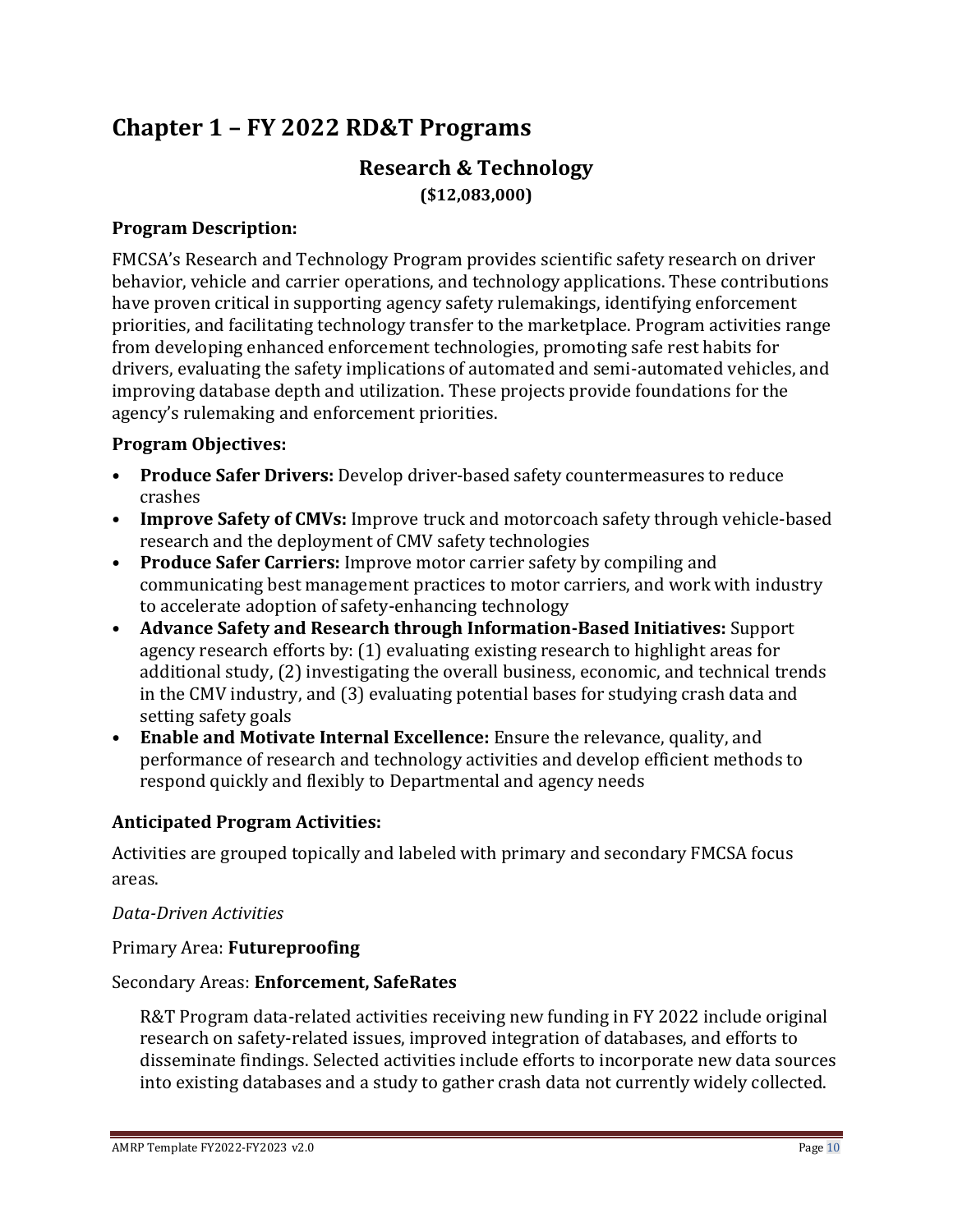These activities will support internal rulemaking and subsequent research efforts. More outward-looking efforts include:

Enhancements to the **North American Fatigue Management Program** (NAFMP) website. NAFMP is a tool that supports carriers' efforts to reduce drowsy driving. Website improvements will facilitate customer access resources on driver fatigue best practices.

**Establishment of a Data Sharing Community via the CARMA Collaborative GitHub Site** to share information on automatic vehicles (AVs) within existing data infrastructure.

## *AV Technology Activities*

## Primary Area: **Futureproofing**

## Secondary Area: **Climate**

Automated vehicles (AV) may improve safety and reduce environmental impacts by preventing and mitigating crashes. Some automation applications may also improve fuel efficiency, though studies of real-world effects are still seeking to quantify benefits.

R&T's **Automated CMV Evaluation (ACE) Program** will continue track-based testing and development of automation technologies using FMCSA's research vehicles at the Aberdeen Proving Grounds. This program will support the shift toward wider use of automation in the CMV industry—and help USDOT's enforcement and regulatory approaches evolve to match the emerging transportation landscape.

## *General Technology Activities*

# Primary Area: **Futureproofing**

# Secondary Areas: **Enforcement, SafeRates**

The **Commercial Motor Vehicle Roadside Technology Corridor (CMVRTC)** is a collaboration between FMCSA and several other Federal and State agencies to promote technology transfer. Specifically, CMVRTC supports testing facilities at weigh stations to demonstrate, test, evaluate, and showcase innovative safety technologies under realworld conditions to improve commercial truck and bus safety. Results from the program shape development of functional specifications for Motor Carrier Safety Assistance Program (MCSAP) grant applications.

As described above, the **Innovative Technology Deployment (ITD) Grant Program** will continue to foster wider State deployment of advanced enforcement technologies such as tire anomaly detection systems that identify unsafe tires on trucks at highway speeds, and improved roadside access to databases that share out-of-service data with enforcement personnel. Measures like these enable the removal of unsafe trucks from the road and effective enforcement against non-compliant carriers.

Also described above, the **Small Business Innovation Research (SBIR) Program** will continue to stimulate technological innovation, utilize small business to meet Federal research and development needs, encourage participation by minority and disadvantaged businesses in technological innovation, and increase private sector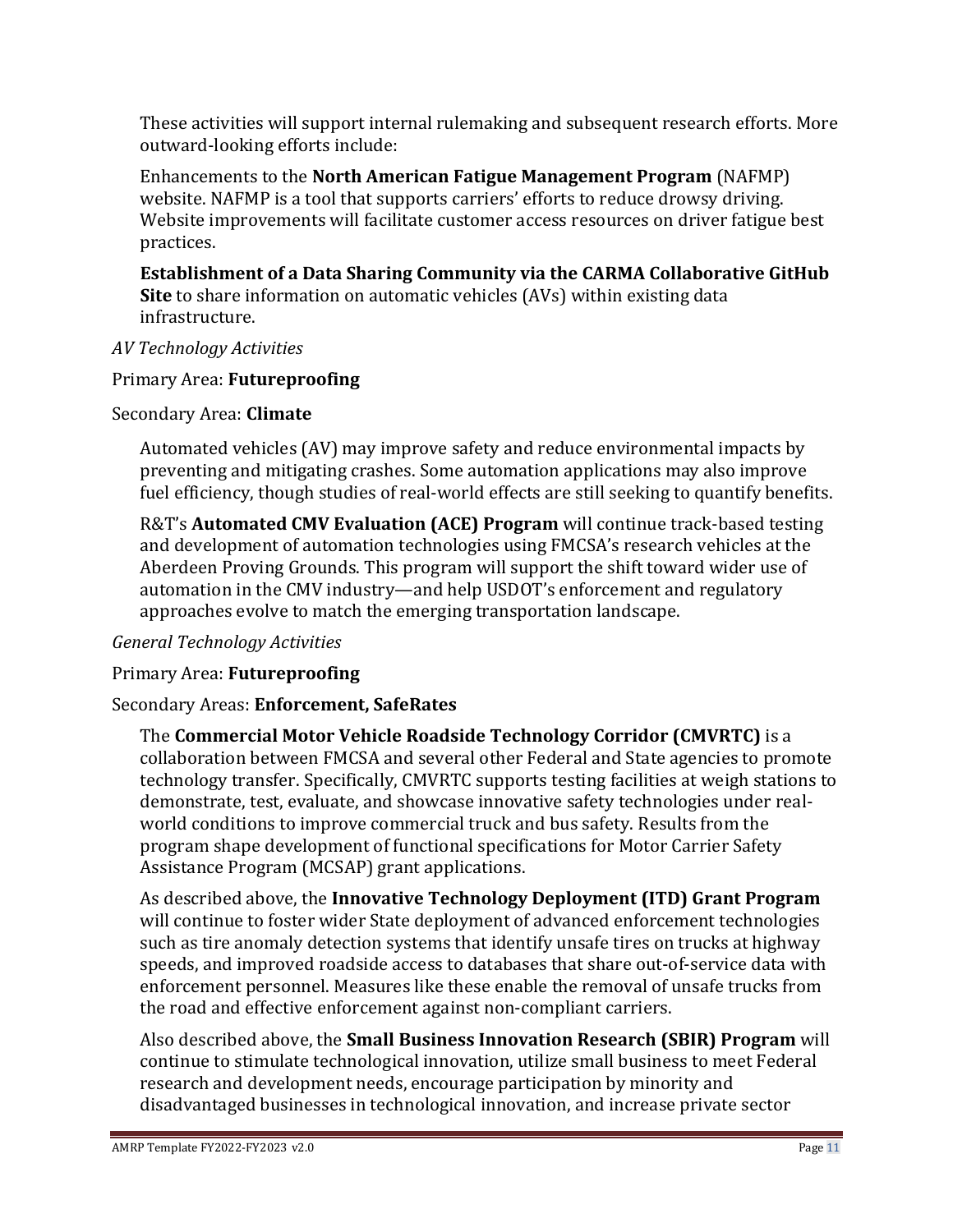commercialization of innovations derived from Federal research. This program helps ensure that small businesses continue to play a key role in technological transformation.

## *Regulatory Activity, Enforcement, and Safety*

#### Primary Area: **SafeRates**

#### Secondary Area: **Enforcement**

The **Impact of the Electronic Logging Device (ELD) Mandate on Small Carriers** project will examine safety and compliance impacts across large and small carriers. The resulting research will explore how the ELD mandate has affected safety records and business practices for carriers of different sizes, providing insight into how the size of a fleet informs safety in the post-mandate world.

As a follow-on to a study completed in 2014, FMCSA will investigate the **Impacts of Driver Detention Time on Safety.** The purpose of this project is to better understand the nature and scope of detention times in the CMV industry, develop strategies to mitigate driver risks, and assess the safety and operational impacts of detention time, including frequency of violations to FMCSA's Hours of Service regulations. If detention time is affecting drivers' abilities to follow these Federal requirements, then it may also affect driver safety.

#### *Climate Research*

#### Primary Area: **Climate**

## Secondary Area: **Futureproofing, SafeRates**

Electric vehicles have the potential to reduce carbon emissions. The **Electric Commercial Motor Vehicle Exploratory Research** project will conduct a literature review and other preliminary research to set up future, in-depth studies. General fields of interest include where and how electric CMVs can reduce carbon emissions, how electric vehicles may shape the CMV industry and FMCSA's safety mission, and how electric vehicles may interact with established and fledgling safety technologies.

## **Collaboration Partners:**

## *Internal Collaboration Partners*

The R&T Program is working with NHTSA on a project to improve data availability on CMV crashes by identifying new data sources and analyzing near real time crash data from State partners, and a new Large Truck Crash Causal Factors Study that will provide new insights into contributing factors to CMV crashes. FMCSA also works with the Federal Highway Administration (FHWA), and the Intelligent Transportation Systems Joint Program Office (ITS/JPO) to answer research questions related to automated and connected CMVs and associated human factors issues, heavy vehicle crash avoidance and enterprise data, and the accelerated deployment of CMV safety technologies.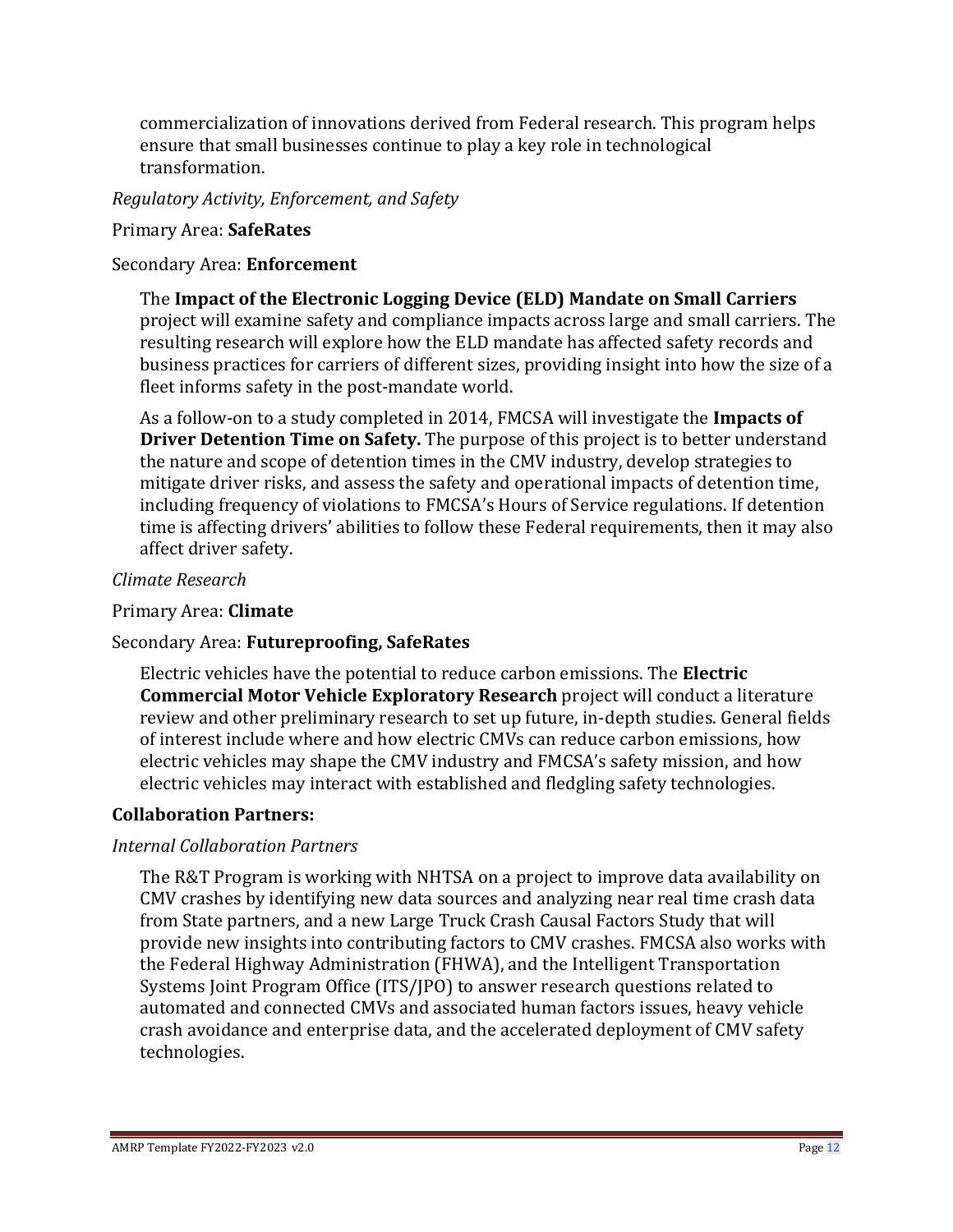#### *External Collaboration Partners*

The R&T Program regularly receives, reviews, and responds to safety related CMV driver, carrier, and vehicle research and policy recommendations from the National Transportation Safety Board (NTSB), the National Academy of Sciences (NAS), the Transportation Research Board (TRB), the Committee on National Statistics (CNSTAT), the Motor Carrier Safety Advisory Committee (MCSAC), and other organizations. FMCSA evaluates recommendations from these organizations and adjusts the R&T agenda as needed. When appropriate, the R&T Program partners with external organizations such as the National Institute of Occupational Safety and Health (NIOSH), the Department of Energy, the U.S. Army, and the Commercial Vehicle Safety Alliance (CVSA)—to conduct relevant CMV driver, carrier, and vehicle safety research. The R&T Program also maintains close contact with the motor carrier industry, collaborating with industry associations and motor carriers to advance safety improvement efforts.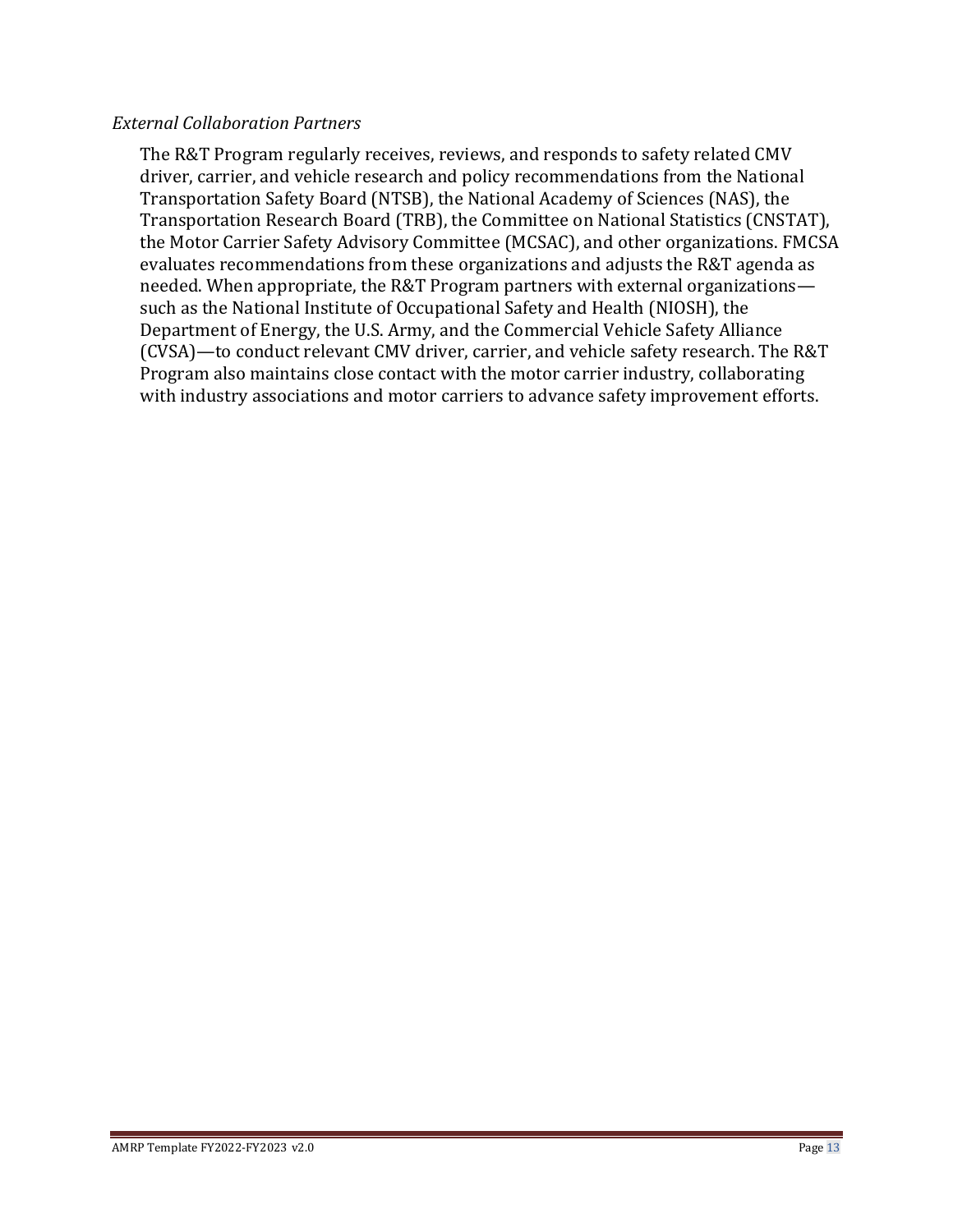# **Chapter 2 – FY 2023 RD&T Programs Research & Technology Program**

#### **Program Description:**

The R&T Programs overall goals and mandate remain unchanged from FY 2022, but new focuses will include climate-related research and projects exploring inspections and enforcement with a broader understanding of equity.

#### **Program Objectives:**

- **Produce Safer Drivers:** Develop driver-based safety countermeasures to reduce crashes
- **Improve Safety of CMVs:** Improve truck and motorcoach safety through vehicle-based research and the deployment of CMV safety technologies
- **Produce Safer Carriers:** Improve motor carrier safety by compiling and communicating best management practices to motor carriers, and work with industry to accelerate adoption of safety-enhancing technology
- **Advance Safety and Research through Information-Based Initiatives:** Support agency research efforts by: (1) evaluating existing research to highlight areas for additional study, (2) investigating the overall business, economic, and technical trends in the CMV industry, and (3) evaluating potential bases for studying crash data and setting safety goals
- **Enable and Motivate Internal Excellence:** Ensure the relevance, quality, and performance of research and technology activities and develop efficient methods to respond quickly and flexibly to Departmental and agency needs

## **Anticipated Program Activities:**

Activities are grouped topically and tagged with primary FMCSA focus areas.

*Data-Driven Activities and AV Technology Activities*

Activities from 2022 are anticipated to extend into 2023, continuing to address all four focus areas with emphases on **Futureproofing** and **Enforcement**. **Climate** may also come increasingly to the fore as 2022 research identifies ways to connect research efforts to climate objectives.

#### *General Technology Activities*

Primary Area: **Futureproofing**

#### Secondary Areas: **SafeRates, Enforcement**

New safety projects will address **interactions between crash-avoidance technologies and external crash-mitigation technologies**. Systems designed to prevent crashes (like automated emergency braking) are growing more common on late model-year passenger vehicles, while large CMVs tend to favor externally-mounted devices designed to mitigate crashes—side guards, for example, as they are easier to retrofit onto existing large vehicles. Research on how these technologies interact may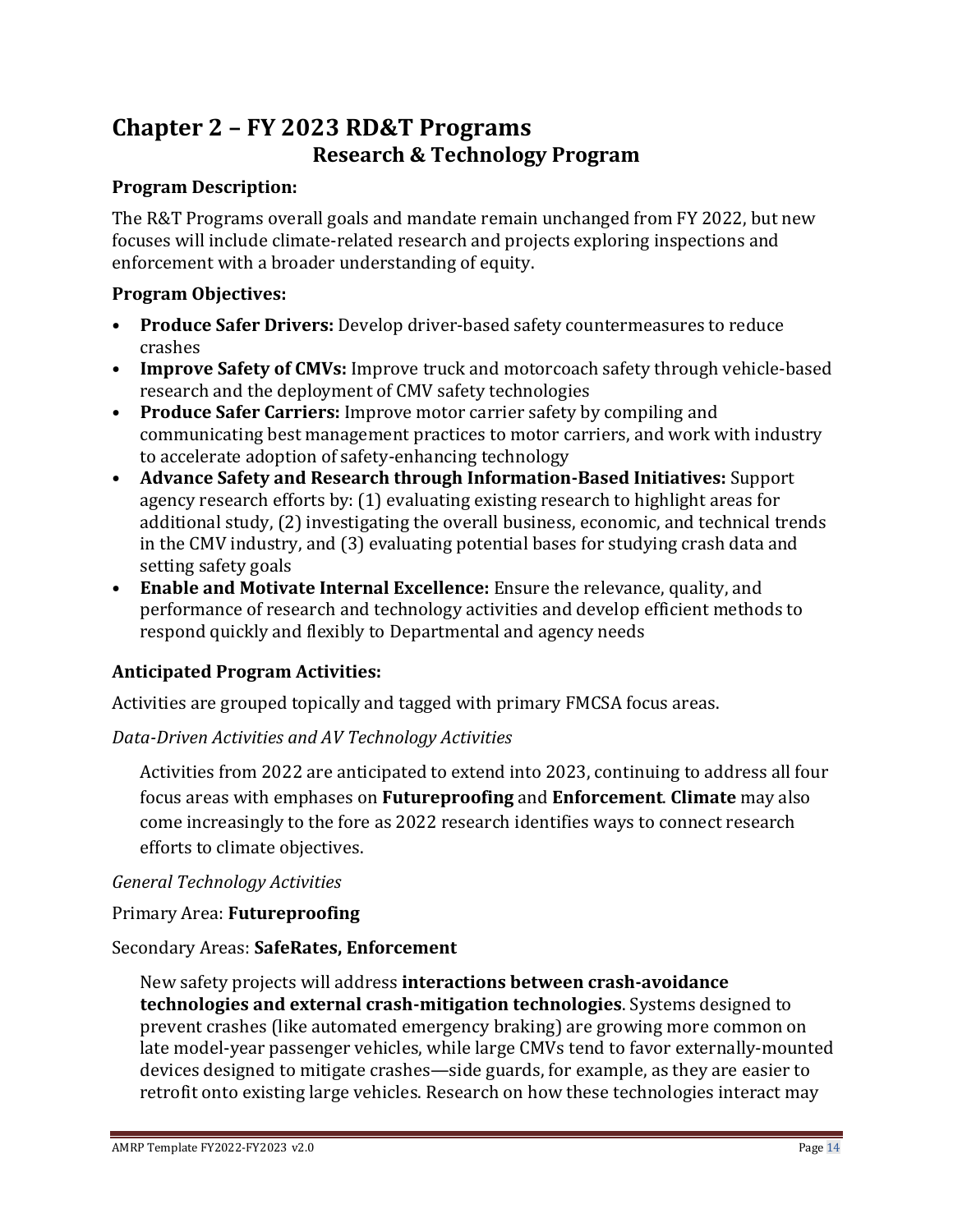shape crash testing protocols and identify safe, efficient paths forward for both passenger vehicle and CMV technologies and practices.

**Work zone and incident areas**, which are prone to congestion and often feature narrowed shoulders and complex signage, remain a hazardous space for interactions between vehicles, including CMVs. In FY 2023, the R&T Program will survey existing technologies to identify efficient alert methods to enable CMV drivers and dispatchers to safely navigate through or around work zones and incident areas.

Electronic screening may provide means of improving the rate of **necessary, targeted inspections of passenger carrier vehicles.** Currently, these vehicles are usually inspected only at waypoints, and potential issues or problems most visible mid-journey may go unaddressed for thousands of miles. Electronic screening methods may enable swift and effective intervention to identify risky vehicles and remove them from the roadway.

# *Regulatory Activity, Enforcement, and Safety*

## Primary Area: **SafeRates**

## Secondary Area: **Enforcement**

New research will address the current **Skill Performance Certificate Evaluations**, analyzing how standards apply to drivers with physical disabilities in light of new advances in prostheses, therapies, and other factors informing the ability of drivers with missing limbs or other physical differences to safely operate CMVs.

New research in FY 2023 will include a project to assess **equity in inspection and enforcement activities**, examining whether and how implicit bias may shape activity. Preliminary research will also document what information is available to personnel at which stage of interaction with the CMV driver, identifying which resources, methods, and scenarios are most and least susceptible to bias.

# *Climate Research*

# Primary Area: **Climate**

# Secondary Areas: **Futureproofing, SafeRates, Enforcement**

Anticipated activities will address climate-related issues along two paths. First, research into **environmental costs associated with CMV crashes**—including carbon emissions associated with delays—will update outdated studies and provide a foundation for addressing crash issues outside of lives lost, injuries, and immediate fiscal costs. Second, research will study the relationship between **electric CMVs and current hours-of-service regulations**, which evolved under the paradigm of diesel vehicles with long ranges and short refueling times. This research will inform policies, industry best practices, and infrastructure goals relevant to safely incorporate electric CMVs into plans to mitigate climate change.